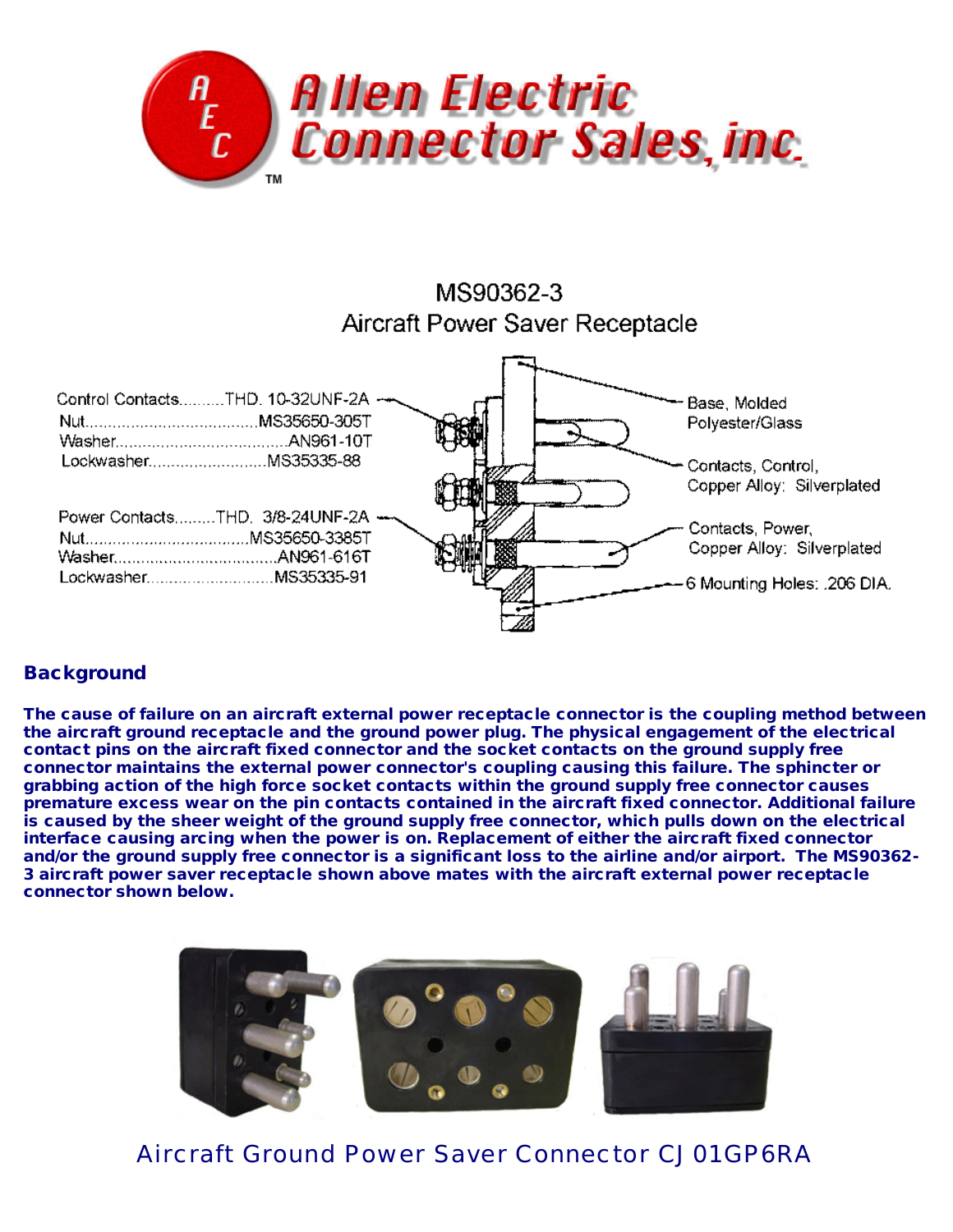## Solution

The factory has devised an adapter or Aircraft Ground Saver Connector which essentially bears the brunt of the normal in use abuse described. This adapter requires no special provisions (such as mounting holes) for attachment to the external ground power interface, the user merely mates the adapter to the external ground power receptacle and tightens four screws which are an integral part of the Aircraft Ground Power Saver Connector assembly. Extensive testing has proven that the addition of the Aircraft Ground Power Saver Connector provides improved electrical performance to the mated external power receptacle and ground supply free plug connectors. To remove a worn out adapter, the described screws are loosened then the two ejector screws are tightened and the adapter can then be replaced.

By the addition of the Aircraft Ground Power Saver Connector, the existing external power connection is electrically enhanced. More importantly, the Aircraft Ground Power Saver Connector will be the source of any wear caused by arcing and/or repeated coupling and uncoupling of the ground supply free power plug to the fixed power receptacle. Also, the user friendliness of replacing (installing and removing) the Aircraft Ground Power Saver Connector significantly lower maintenance costs to both the airlines and airports.

## *GENERAL SPECIFICATIONS*

| <b>HARD DIELECTRIC:</b>  | <b>GLASS FILLED POLYPHENAL SULFIDE</b>                     |
|--------------------------|------------------------------------------------------------|
| <b>SEALS:</b>            | <b>FLUOROSILICONE RUBBER BLEND</b>                         |
|                          | PIN/SOCKET CONTACTS: HIGH GRADE COPPER ALLOY-SILVER-PLATED |
| <b>SCREWS:</b>           | <b>ZINC PLATED STEEL</b>                                   |
| <b>THREADED INSERTS:</b> | <b>BRASS</b>                                               |
|                          |                                                            |